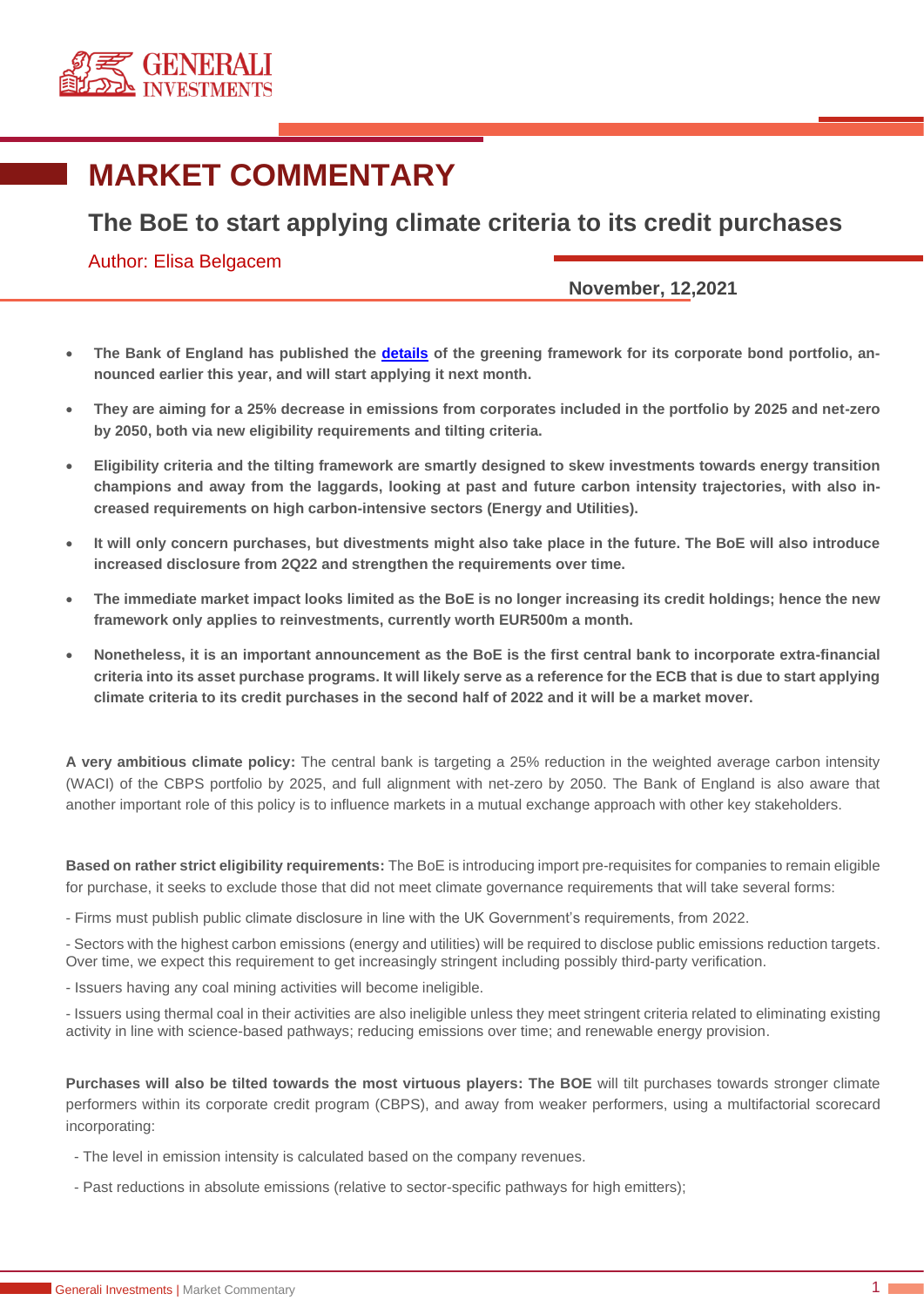- Publication of climate disclosure.
- Publication and third-party verification of an emissions reduction target.

As for now, the calculation of firms' carbon intensities and changes in their absolute emissions will include all greenhouse gas emissions, converted into units of carbon dioxide equivalence, and reported on a Scope 1 plus Scope 2 basis (ie. not Scope 3 that might be introduced at a later stage).

**Triggers will become more and more stringent over time:** The BoE is willing to ensure that the incentives they set for firms to change their behaviours remain binding as the transition progresses. Their requirements will therefore tighten over time as improvements in data quality and coverage will allow distinguishing more effectively between firms based on the ambition and credibility of their future transition plans.

**The direct market impact shall be limited:** The market impact will be minimal for now as the BoE is no longer increasing its credit holdings, hence the new framework only apply to reinvestments, currently worth EUR500m a month. Nonetheless, it is an important announcement as the BoE is the first central bank to incorporate extra-financial criteria into its asset purchase programs.

**The ECB will likely be inspired by it and it will be a market mover:** The inclusion of climate risk in CSPP purchases will only start in the second half of 2022. This will undeniably affect the ecologically dirtiest sectors/players, as the ECB is the largest credit investor in the market. It holds nearly 25% of the CSPP eligible space. We believe that the sectors most affected by the new ECB strategy will be Utilities, Energy and Materials but ultimately it will lead to further discrimination between winners and losers of the climate change journey. However, the impact also critically depends on the measurement retained. For instance, the Auto sector would score very well when looking at direct emissions only, but it is among the worst when indirect emissions are also considered. More detail can be found in our [Focal Point](https://www.generali-investments.com/it/it/institutional/article/ecb-greening-of-the-credit-market-to-start-in-2022) on "ECB greening of the credit market to start in 2022".



This document is based on information and opinions which Generali Insurance Asset Management S.p.A. Società di gestione del risparmio has obtained from sources within and outside of the Generali Group. While such information is believed to be reliable for the purposes used herein, no